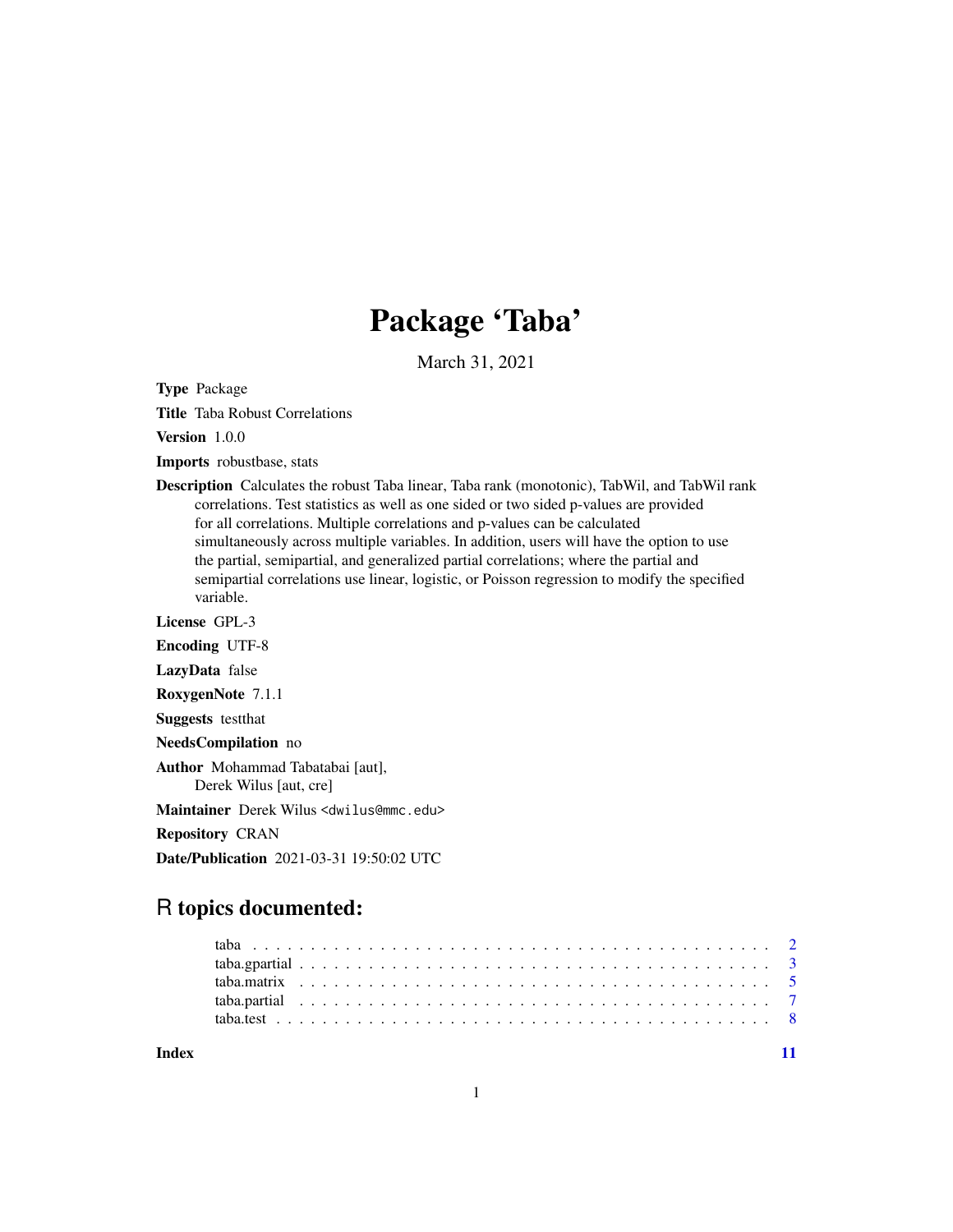#### Description

Returns the Taba robust linear, Taba rank (monotonic), TabWil, or TabWil rank correlation coefficient between two numeric vectors.

#### Usage

```
taba(x, y, method = c("taba", "tabarank","tabwil", "tabwilrank"), omega)
```
#### Arguments

| $\mathsf{x}$ | A numeric vector of length greater than 2 must be same length as y                                                                                                                                                                                                                      |
|--------------|-----------------------------------------------------------------------------------------------------------------------------------------------------------------------------------------------------------------------------------------------------------------------------------------|
| y            | A numeric vector of length greater than 2 must be same length as x                                                                                                                                                                                                                      |
| method       | A character string of "taba", "tabarank", "tabwil", or "tabwilrank" deter-<br>mining if one wants to calculate Taba linear, Taba rank (monotonic), TabWil,<br>or TabWil rank correlation, respectively. If no method is specified, the function<br>will output Taba Linear correlation. |
| omega        | Numeric allowing the user to alter the tuning constant. If one is not specified,<br>the function will default to 0.45 for Taba and Taba rank, and 0.1 for TabWil and<br>TabWil rank. Range is between 0 and 1.                                                                          |

#### Details

This function can be used to compare two non-empty numeric vectors of length greater than two, or two columns of a data frame or matrix composed of more than two numeric elements. Missing values in either x or y are deleted row-wise. The default method is Taba Linear correlation, with the tuning constant omega.

#### Value

This function returns a the robust linear or monotonic association between two numeric vectors as a numeric.

#### References

Tabatabai, M., Bailey, S., Bursac, Z. et al. An introduction to new robust linear and monotonic correlation coefficients. BMC Bioinformatics 22, 170 (2021). https://doi.org/10.1186/s12859-021- 04098-4

doi: [10.1186/s12859021040984](https://doi.org/10.1186/s12859-021-04098-4)

<span id="page-1-1"></span><span id="page-1-0"></span>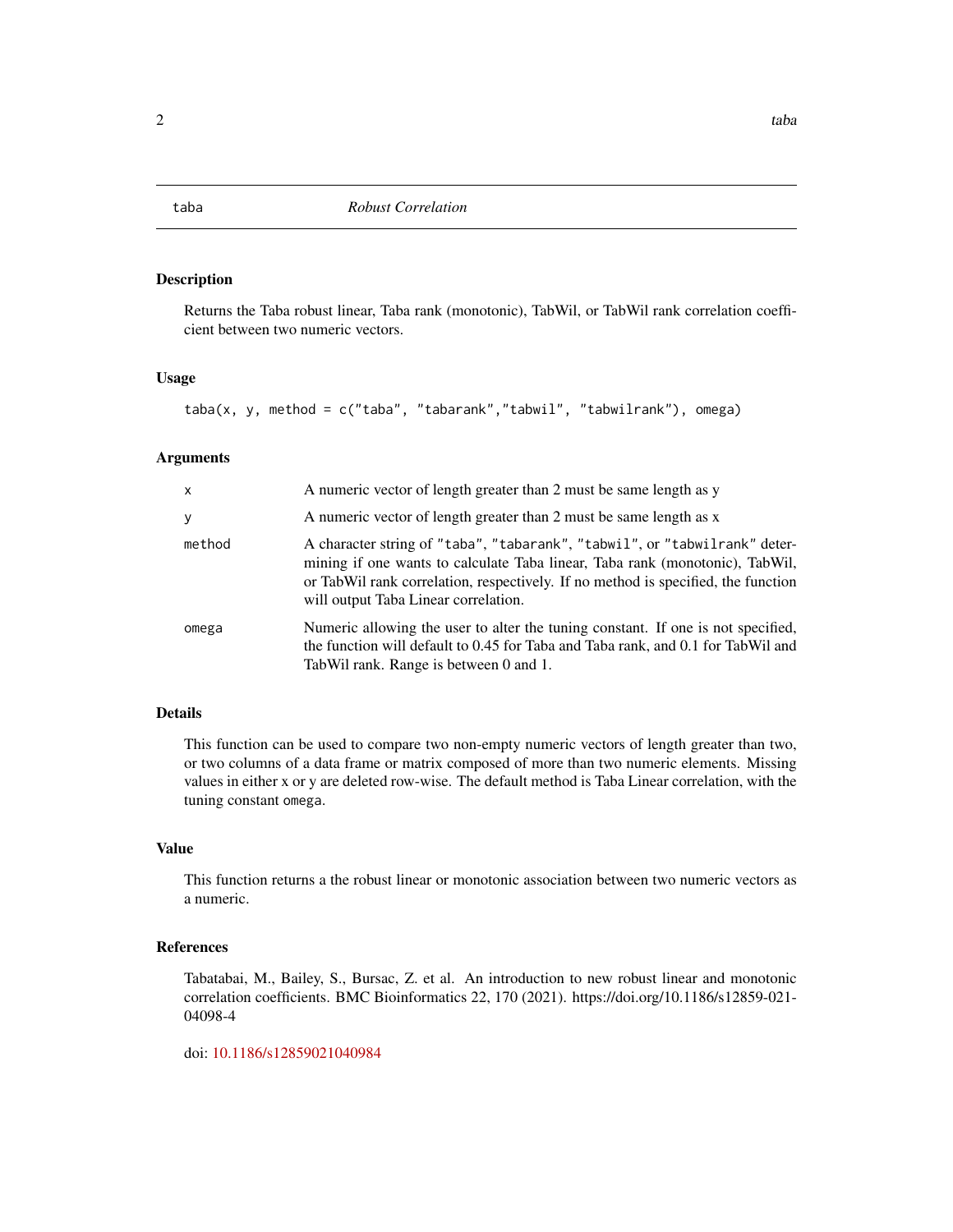#### <span id="page-2-0"></span>taba.gpartial 3

#### See Also

```
taba.test for testing Taba linear or Taba rank (monotonic) correlations
taba.partial for partial and semipartial correlations
taba.gpartial for generalized partial correlations
taba.matrix for calculating correlation, p-value, and distance matricies
```
#### Examples

```
x = rnorm(100)y = rnorm(100)
taba(x, y)
taba(x, y, method = "tabarank", omega = 0.4)taba(x, y, method = "tabwil", omega = 0.22)
```
<span id="page-2-1"></span>taba.gpartial *Generalized Taba Partial and Taba Rank Partial Correlation*

#### Description

Calculates a generalized partial correlation using one of the specified robust methods Taba linear or Taba rank correlation.

#### Usage

```
taba.gpartial(x, y, xcov, ycov, regress.x, regress.y,
              method = c("taba","tabarank","tabwil","tabwilrank"),
              alternative = c("less", "greater", "two.sided"),
              omega)
```
#### Arguments

| $\mathsf{x}$ | A numeric vector of length greater than 2 must be same length as y and covari-<br>ates listed in x and ycov                          |
|--------------|--------------------------------------------------------------------------------------------------------------------------------------|
| y            | A numeric vector of length greater than 2 must be same length as x and covari-<br>ates listed in y and xcov                          |
| XCOV         | A data frame, matrix, or numeric vectors combined columnwize used as covari-<br>ates for x, which have length equal to x             |
| ycov         | A data frame, matrix, or numeric vectors combined columnwize used as covari-<br>ates for y, which have length equal to y             |
| regress.x    | A string variable "linear" for linear regression, "logistic" for binary logistic<br>regression, and "poisson" for Poisson regression |
| regress.y    | A string variable "linear" for linear regression, "logistic" for binary logistic<br>regression, and "poisson" for Poisson regression |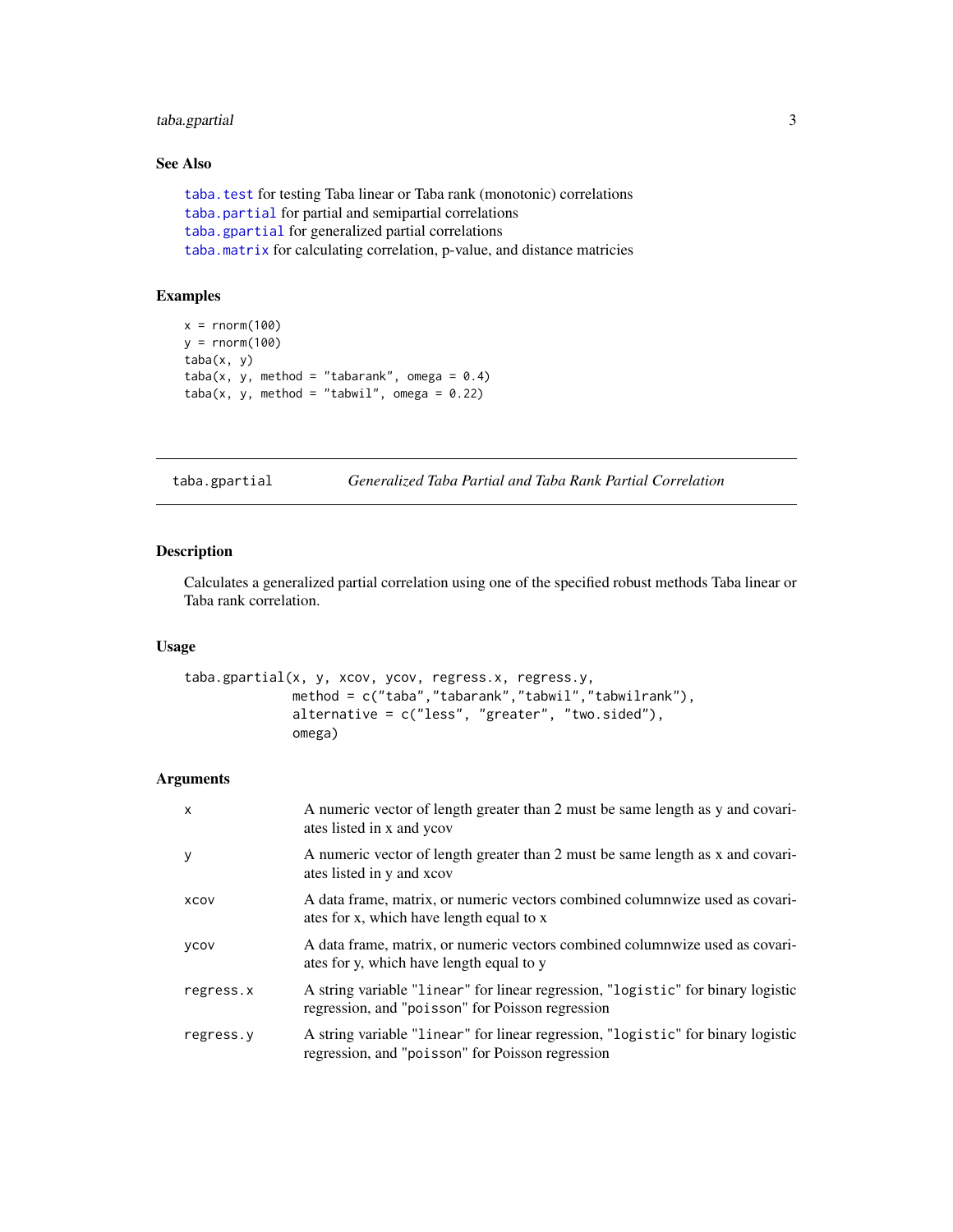<span id="page-3-0"></span>

| method      | A character string of "taba", "tabarank", "tabwil", or "tabwilrank" deter-<br>mining if one wants to calculate Taba linear, Taba rank (monotonic), TabWil,<br>or TabWil rank correlation, respectively. If no method is specified, the function<br>will output Taba Linear correlation. |
|-------------|-----------------------------------------------------------------------------------------------------------------------------------------------------------------------------------------------------------------------------------------------------------------------------------------|
| alternative | Character string specifying the alternative hypothesis must be one of "less"<br>for negative association, "greater" for positive association, or "two.sided"<br>for difference in association. If the alternative is not specified, the function will<br>default to a two sided test.   |
| omega       | Numeric allowing the user to alter the tuning constant. If one is not specified,<br>the function will default to 0.45 for Taba and Taba rank, and 0.1 for TabWil and<br>TabWil rank. Range is between 0 and 1.                                                                          |

#### Details

This function generalizes the partial correlation. In the event that the controlling variables for x and y are identical, it reduces to Taba, Taba rank, TabWil, and TabWil rank partial correlation. Covariates used to control for x should be represented columnwise in a matrix or data frame as xcov. Similarly, covariates used to control for y should be represented columnwise in a matrix or data frame as ycov. When controling an outcome variable with one covariate, a vector will suffice. Because x and y refer to the outcome varibales, names of covariates (or control variables) must not be named "x" or "y". The user has the option of using different regression methods when controling each outcome variable. Missing values in x, y, or any of the covariates are deleted row-wise. All categorical variables must be converted to type factor prior to using this function.

The default for this function is a two sided test using generalized partial Taba correlation using a linear regression to obtain residuals, with the tuning constant omega equal to 0.45.

#### Value

This function returns the robust association between two numeric vectors, adjusting for specified covariates. In addition, this function can provide the semipartial correlation, if specified.

#### References

Tabatabai, M., Bailey, S., Bursac, Z. et al. An introduction to new robust linear and monotonic correlation coefficients. BMC Bioinformatics 22, 170 (2021). https://doi.org/10.1186/s12859-021- 04098-4

doi: [10.1186/s12859021040984](https://doi.org/10.1186/s12859-021-04098-4)

#### See Also

[taba](#page-1-1) for calculating Taba linear or Taba rank (monotonic) correlations [taba.test](#page-7-1) for testing Taba linear or Taba rank Monotonic correlations [taba.partial](#page-6-1) for partial and semipartial correlations [taba.matrix](#page-4-1) for calculating correlation, p-value, and distance matricies

#### Examples

 $x = rnorm(100)$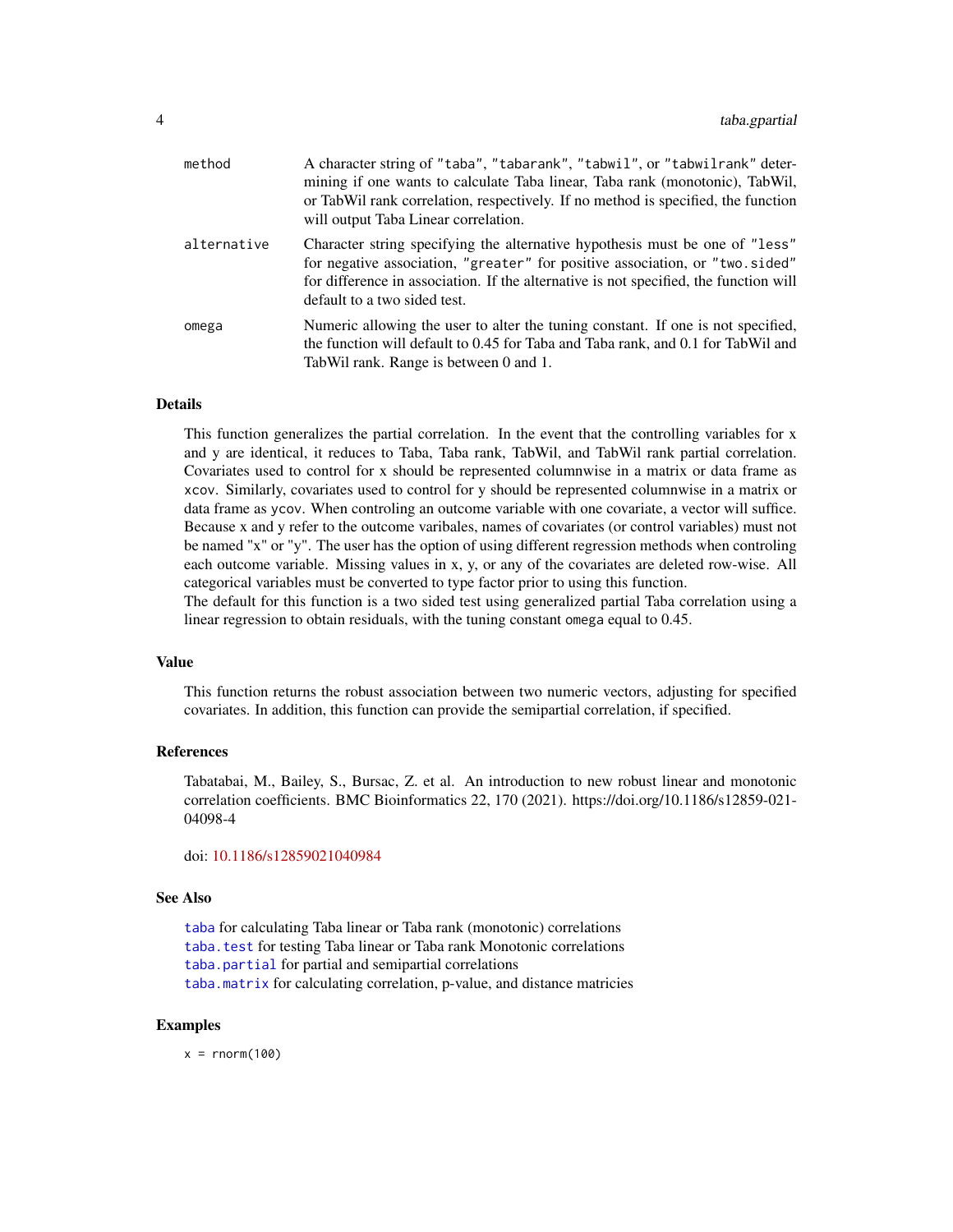#### <span id="page-4-0"></span>taba.matrix 5

```
y = rnorm(100)z1 = rnorm(100)z2 = rnorm(100)
z3 = rnorm(100)w = sample(c(0,1), replace=TRUE, size=100)taba.gpartial(x, y, xcov = cbind(z1, z2), ycov = cbind(z1, z3), method = "tabarank")
taba.gpartial(x, y, z2, ycov = cbind(z1, z2), alternative = "less")
taba.gpartial(w, y, z1, cbind(z2, z3),regress.x = "logistic")
```
<span id="page-4-1"></span>taba.matrix *Robust Correlation Matrix*

#### Description

Calculates a correlation, distance, and p-value matrix using one of the specified robust methods Taba linear or Taba rank correlation.

#### Usage

```
taba.matrix(x, y = NULL, ..., method = c("taba","tabarank","tabwil","tabwilrank"),
            alternative = c("less", "greater", "two.sided"),
            omega)
```
#### Arguments

| x           | A numeric vector of length greater than 2 must be same length as all other vec-<br>tors.                                                                                                                                                                                                |
|-------------|-----------------------------------------------------------------------------------------------------------------------------------------------------------------------------------------------------------------------------------------------------------------------------------------|
| У           | A numeric vector of length greater than 2 must be same length as all other vec-<br>tors.                                                                                                                                                                                                |
| $\ddots$    | Numeric vector(s) of length equal to x and y. May be of class matrix or data.frame,<br>whose columns will be compared and whose column's length must be of equal<br>length to x and y. Not one vector or column name can be "x" or "y."                                                 |
| method      | A character string of "taba", "tabarank", "tabwil", or "tabwilrank" deter-<br>mining if one wants to calculate Taba linear, Taba rank (monotonic), TabWil,<br>or TabWil rank correlation, respectively. If no method is specified, the function<br>will output Taba Linear correlation. |
| alternative | Character string specifying the alternative hypothesis must be one of "less"<br>for negative association, "greater" for positive association, or "two.sided"<br>for difference in association. If the alternative is not specified, the function will<br>default to a two sided test.   |
| omega       | Numeric allowing the user to alter the tuning constant. If one is not specified,<br>the function will default to 0.45 for Taba and Taba rank, and 0.1 for TabWil and<br>TabWil rank. Range is between 0 and 1.                                                                          |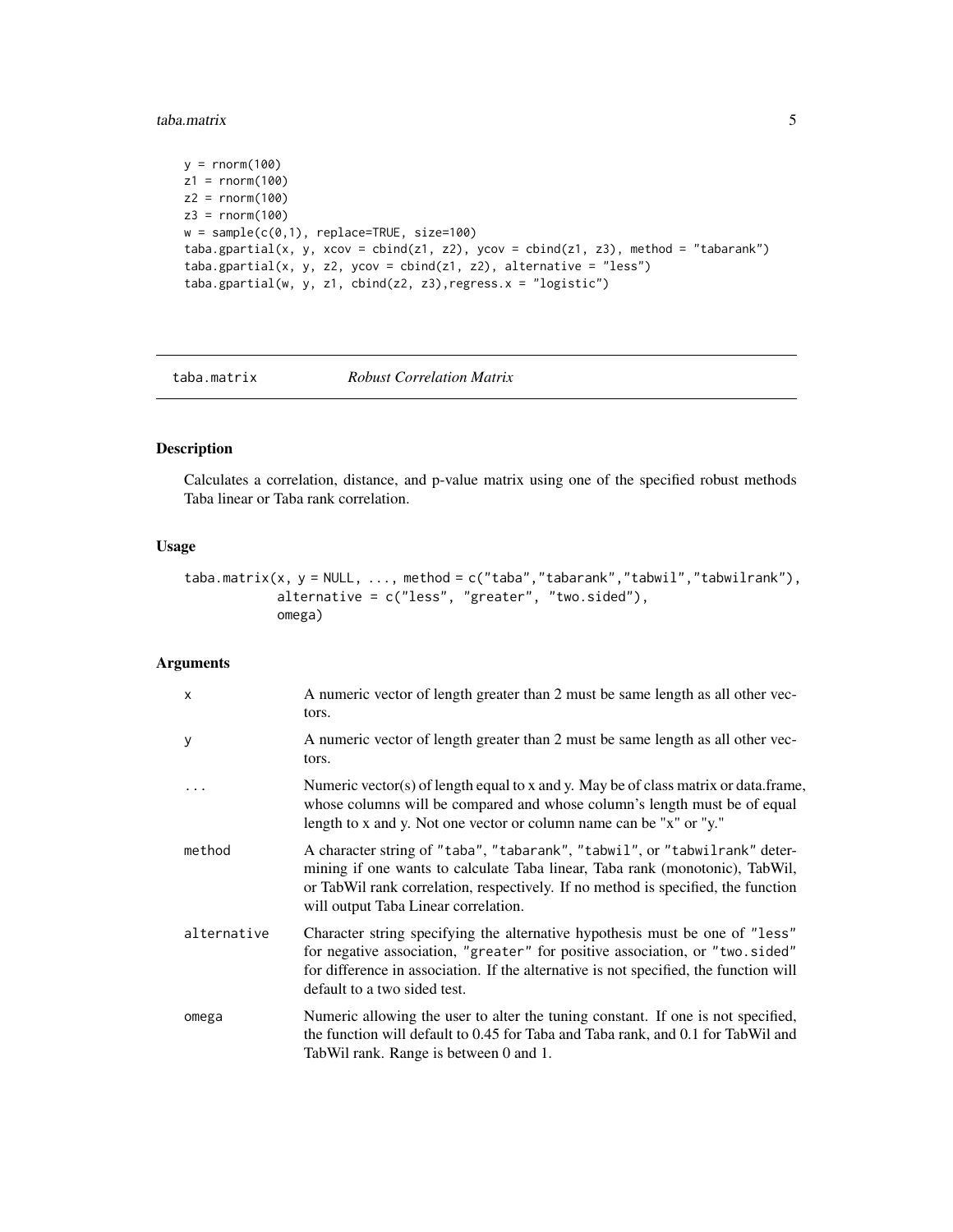#### <span id="page-5-0"></span>Details

This function uses Taba linear, Taba rank (monotonic), TabWil, or TabWil rank correlation to calculate the association of two or more numeric vectors. Numeric vectors under ... are combined colomn-wise with x and y. When inserting a single matrix x, the function will calculate the correlation matix using the columns of matrix x.

Matricies or data frames with numeric cells can be inserted in ..., whereby each column in the matrix or data frame will be treated as a different vector for comparison. Columns must all have different names from each other. No vector or column should be named "x" or "y," as these refer to the first two vectors respectively, if inserted as a vector or matrix with no name. Missing values in any of the vectors are deleted row-wise.

The default for this function is a two sided test using Taba linear partial correlation, with the tuning constant omega equal to 0.45.

#### Value

This function returns the robust association between two or more numeric vectors, as a matrix; the distance matrix, as type dist; and a p-value matrix corresponding to the correlation matrix.

#### References

Tabatabai, M., Bailey, S., Bursac, Z. et al. An introduction to new robust linear and monotonic correlation coefficients. BMC Bioinformatics 22, 170 (2021). https://doi.org/10.1186/s12859-021- 04098-4

doi: [10.1186/s12859021040984](https://doi.org/10.1186/s12859-021-04098-4)

#### See Also

[taba](#page-1-1) for calculating Taba linear or Taba rank (monotonic) correlations [taba.test](#page-7-1) for testing Taba linear or Taba rank (monotonic) correlations [taba.gpartial](#page-2-1) for generalized partial correlations [taba.partial](#page-6-1) for partial and semipartial correlations

#### Examples

```
x = rnorm(100)y = rnorm(100)z1 = rnorm(100)z2 = rnorm(100)z3 = rnorm(100)Z = \text{cbind}(z1, z3)colnames(Z) = c("A", "B")taba.matrix(x, y, z1, z2, z3, method = "tabarank")taba.matrix(x, y, z2, Z, alternative = "less", omega = 0.4)
taba.matrix(Z, method = "tabarank")
```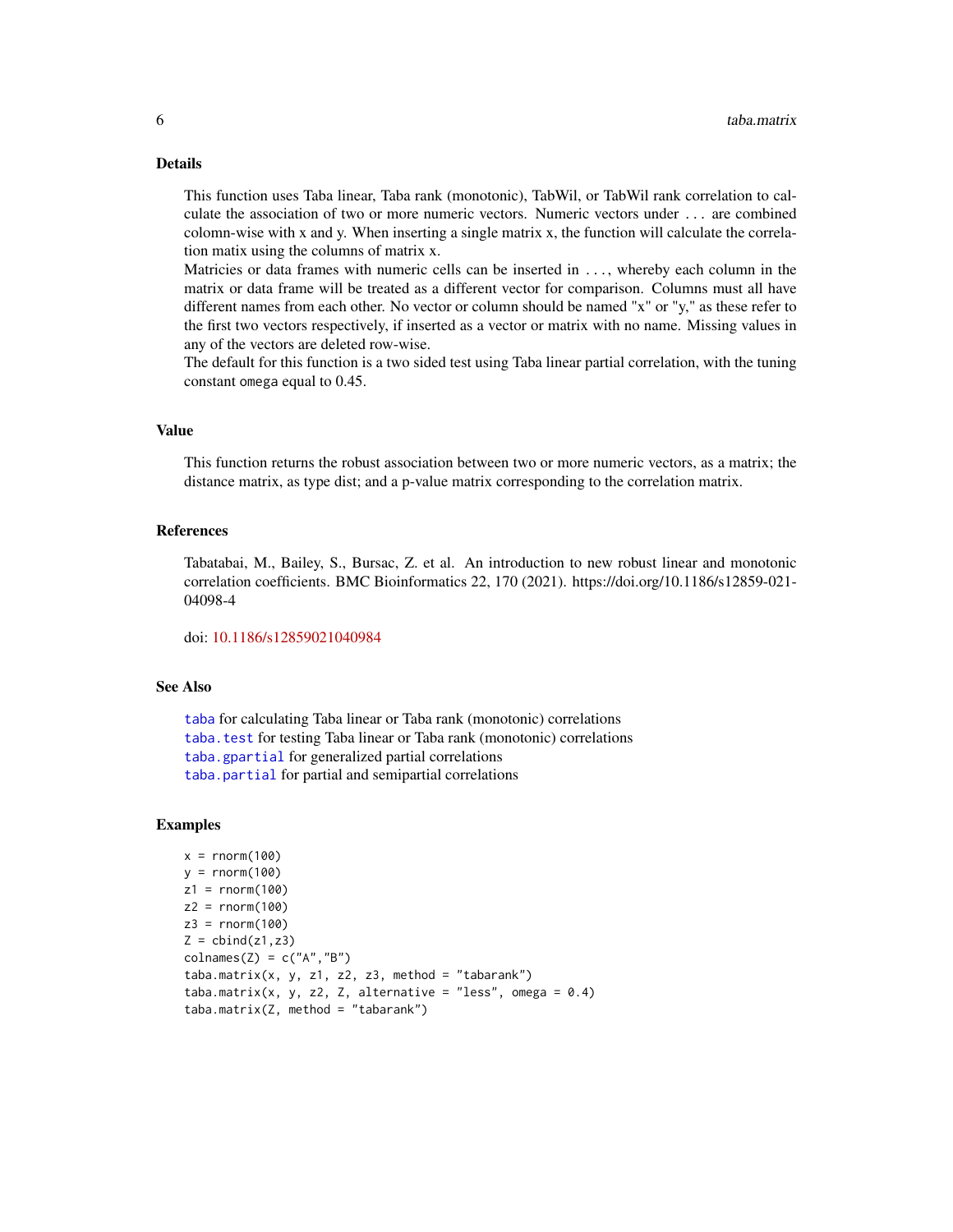<span id="page-6-1"></span><span id="page-6-0"></span>

#### Description

Calculates a partial or semipartial correlation using one of the specified robust methods Taba linear or Taba rank correlation.

#### Usage

```
taba.partial(x, y, ..., regress, method = c("taba", "tabarank", "tabwil", "tabwilrank"),
             alternative = c("less", "greater", "two.sided"),
             semi = c("none", "x", "y"), omega)
```
#### Arguments

| $\mathsf{x}$ | A numeric vector of length greater than 2 must be same length as y and covari-<br>ates listed in                                                                                                                                                                                        |
|--------------|-----------------------------------------------------------------------------------------------------------------------------------------------------------------------------------------------------------------------------------------------------------------------------------------|
| У            | A numeric vector of length greater than 2 must be same length as x and covari-<br>ates listed in                                                                                                                                                                                        |
| .            | Numeric vectors used as covariates of length equal to x and y                                                                                                                                                                                                                           |
| regress      | A string variable "linear" for linear regression, "logistic" for binary logistic<br>regression, and "poisson" for Poisson regression                                                                                                                                                    |
| method       | A character string of "taba", "tabarank", "tabwil", or "tabwilrank" deter-<br>mining if one wants to calculate Taba linear, Taba rank (monotonic), TabWil,<br>or TabWil rank correlation, respectively. If no method is specified, the function<br>will output Taba Linear correlation. |
| alternative  | Character string specifying the alternative hypothesis must be one of "less"<br>for negative association, "greater" for positive association, or "two.sided"<br>for difference in association. If the alternative is not specified, the function will<br>default to a two sided test.   |
| semi         | A character string specifying which variable (x or y) should be adjusted.                                                                                                                                                                                                               |
| omega        | Numeric allowing the user to alter the tuning constant. If one is not specified,<br>the function will default to 0.45 for Taba and Taba rank, and 0.1 for TabWil and<br>TabWil rank. Range is between 0 and 1.                                                                          |

#### Details

This function calculates the partial or semipartial association of two numeric vectors, or columns of a matrix or data frame composed of more than two numeric elements, adjusting for covariates of length equal to x and y. Covariates are combined colomn-wise and can be numeric vectors, matricies, or data frames with numeric cells. Each column in the matrix or data frame will be treated as a different covariate, and must have different names from x and y. Missing values in x, y, or any of the covariates are deleted row-wise. The default for this function is a two sided test using Taba linear partial correlation, with the tuning constant omega equal to 0.45 for Taba and Taba rank, and 0.1 for TabWil and TabWil rank. Range is between 0 and 1. The variable you are not controlling must be continuous when using semipartial correlation.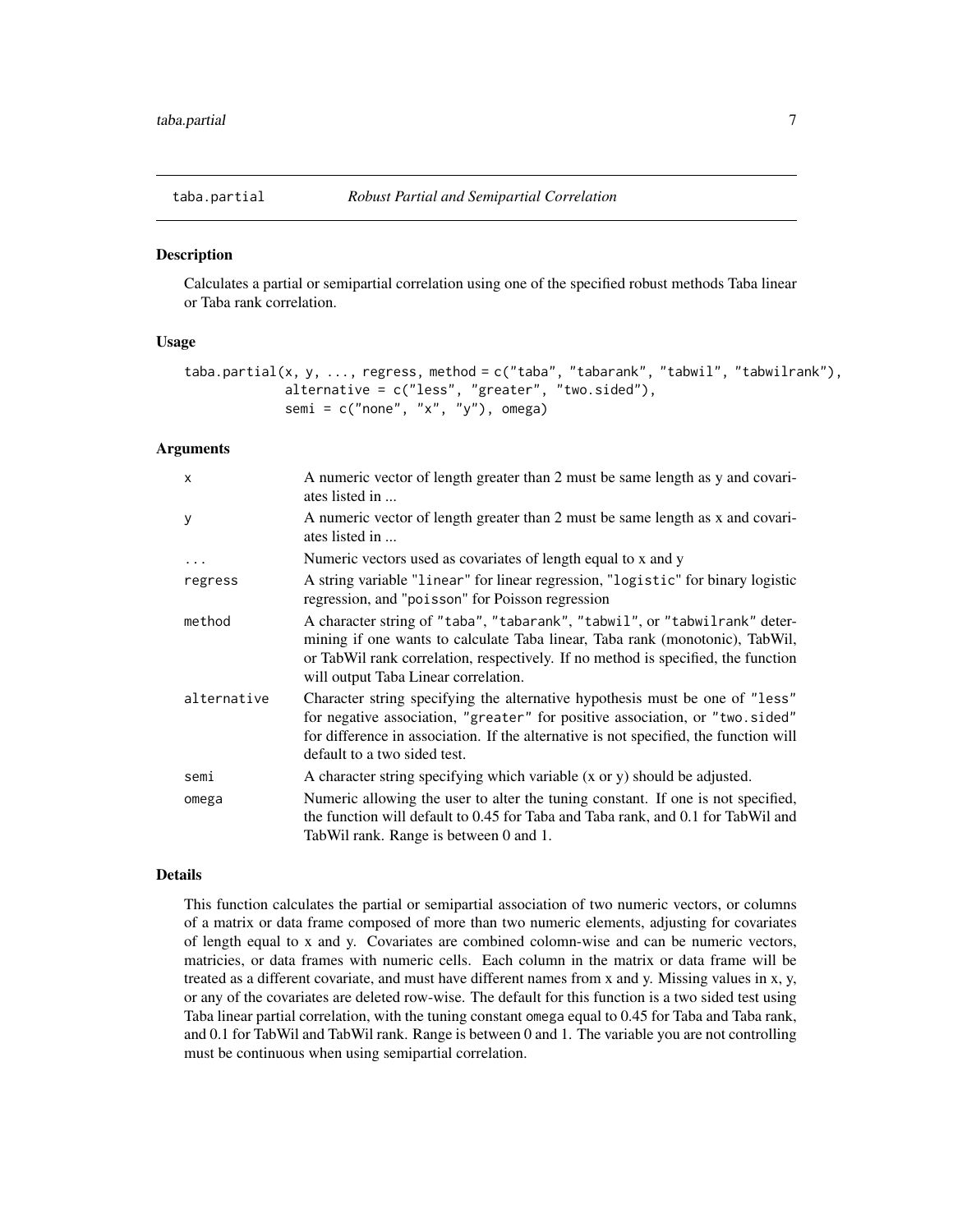#### <span id="page-7-0"></span>Value

This function returns the robust association between two numeric vectors, adjusting for specified covariates. In addition, this function can provide the semipartial correlation, if specified.

#### References

Tabatabai, M., Bailey, S., Bursac, Z. et al. An introduction to new robust linear and monotonic correlation coefficients. BMC Bioinformatics 22, 170 (2021). https://doi.org/10.1186/s12859-021- 04098-4

doi: [10.1186/s12859021040984](https://doi.org/10.1186/s12859-021-04098-4)

#### See Also

[taba](#page-1-1) for calculating Taba linear or Taba rank (monotonic) correlations [taba.test](#page-7-1) for testing Taba linear or Taba rank (monotonic) correlations [taba.gpartial](#page-2-1) for generalized partial correlations [taba.matrix](#page-4-1) for calculating correlation, p-value, and distance matricies

#### Examples

```
x = rnorm(100)y = rnorm(100)
z1 = rnorm(100)z2 = rnorm(100)z3 = rnorm(100)
taba.partial(x, y, z1, z2, z3, method = "tabwilrank")
taba.partial(x, y, z2, alternative = "less", semi = "x")
```
<span id="page-7-1"></span>

taba.test *Robust Correlation Test*

#### **Description**

Tests the association between two numeric vectors using Taba robust linear, Taba rank (monotonic), TabWil, or TabWil rank correlation coefficient.

#### Usage

```
taba.test(x, y, method = c("taba", "tabarank", "tabwil", "tabwilrank"),
          alternative = c("less", "greater", "two.sided"),
          omega, alpha = 0.05)
```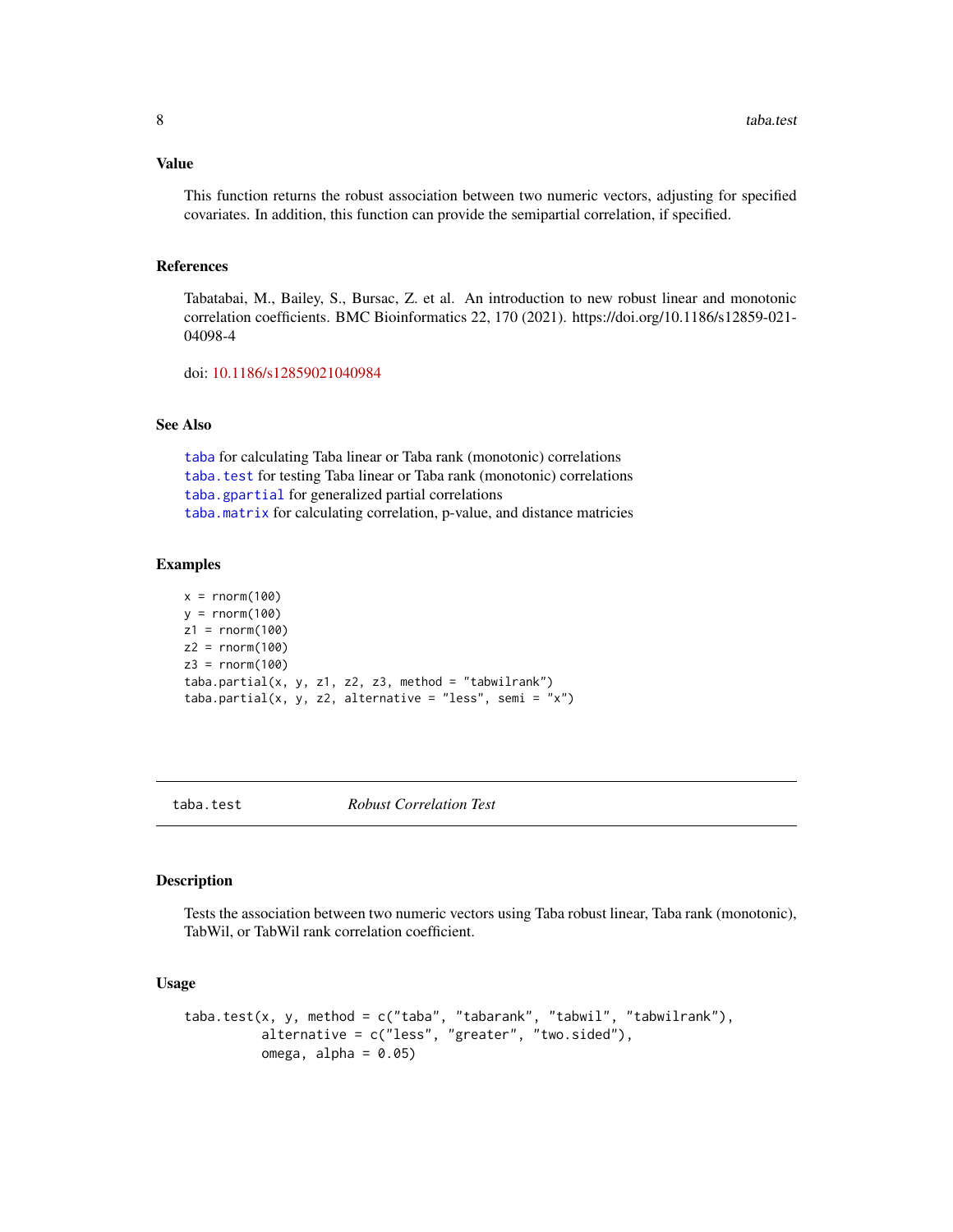#### <span id="page-8-0"></span>taba.test 9

#### Arguments

| $\mathsf{x}$ | A numeric vector of length greater than 2 must be same length as y                                                                                                                                                                                                                      |
|--------------|-----------------------------------------------------------------------------------------------------------------------------------------------------------------------------------------------------------------------------------------------------------------------------------------|
| У            | A numeric vector of length greater than 2 must be same length as x                                                                                                                                                                                                                      |
| method       | A character string of "taba", "tabarank", "tabwil", or "tabwilrank" deter-<br>mining if one wants to calculate Taba linear, Taba rank (monotonic), TabWil,<br>or TabWil rank correlation, respectively. If no method is specified, the function<br>will output Taba Linear correlation. |
| alternative  | Character string specifying the alternative hypothesis must be one of "less"<br>for negative association, "greater" for positive association, or "two.sided"<br>for difference in association. If the alternative is not specified, the function will<br>default to a two sided test.   |
| omega        | Numeric allowing the user to alter the tuning constant. If one is not specified,<br>the function will default to 0.45 for Taba and Taba rank, and 0.1 for TabWil and<br>TabWil rank. Range is between 0 and 1.                                                                          |
| alpha        | Type I error rate. Numeric must be between 0 and 1. Default set to 0.05.                                                                                                                                                                                                                |

#### Details

This function tests the association of two non-empty numeric vectors of length greater than two, or two columns of a data frame or matrix composed of more than two numeric elements. Covariates are combined colomn-wise and can be numeric vectors, matricies, or data frames with numeric cells. Each column in the matrix or data frame will be treated as a different covariate, and must have different names. Missing values in either x or y are deleted row-wise. The two sided test with the null hypothesis correlation is equal to zero. The default is a two sided test using Taba Linear correlation, with tuning constant omega.

#### Value

This function returns the robust linear or monotonic association between two numeric vectors, along with it's respective test statistic, and p-value.

#### References

Tabatabai, M., Bailey, S., Bursac, Z. et al. An introduction to new robust linear and monotonic correlation coefficients. BMC Bioinformatics 22, 170 (2021). https://doi.org/10.1186/s12859-021- 04098-4

doi: [10.1186/s12859021040984](https://doi.org/10.1186/s12859-021-04098-4)

#### See Also

[taba](#page-1-1) for calculating Taba linear or Taba rank (monotonic) correlations [taba.partial](#page-6-1) for partial and semipartial correlations [taba.gpartial](#page-2-1) for generalized partial correlations [taba.matrix](#page-4-1) for calculating correlation, p-value, and distance matricies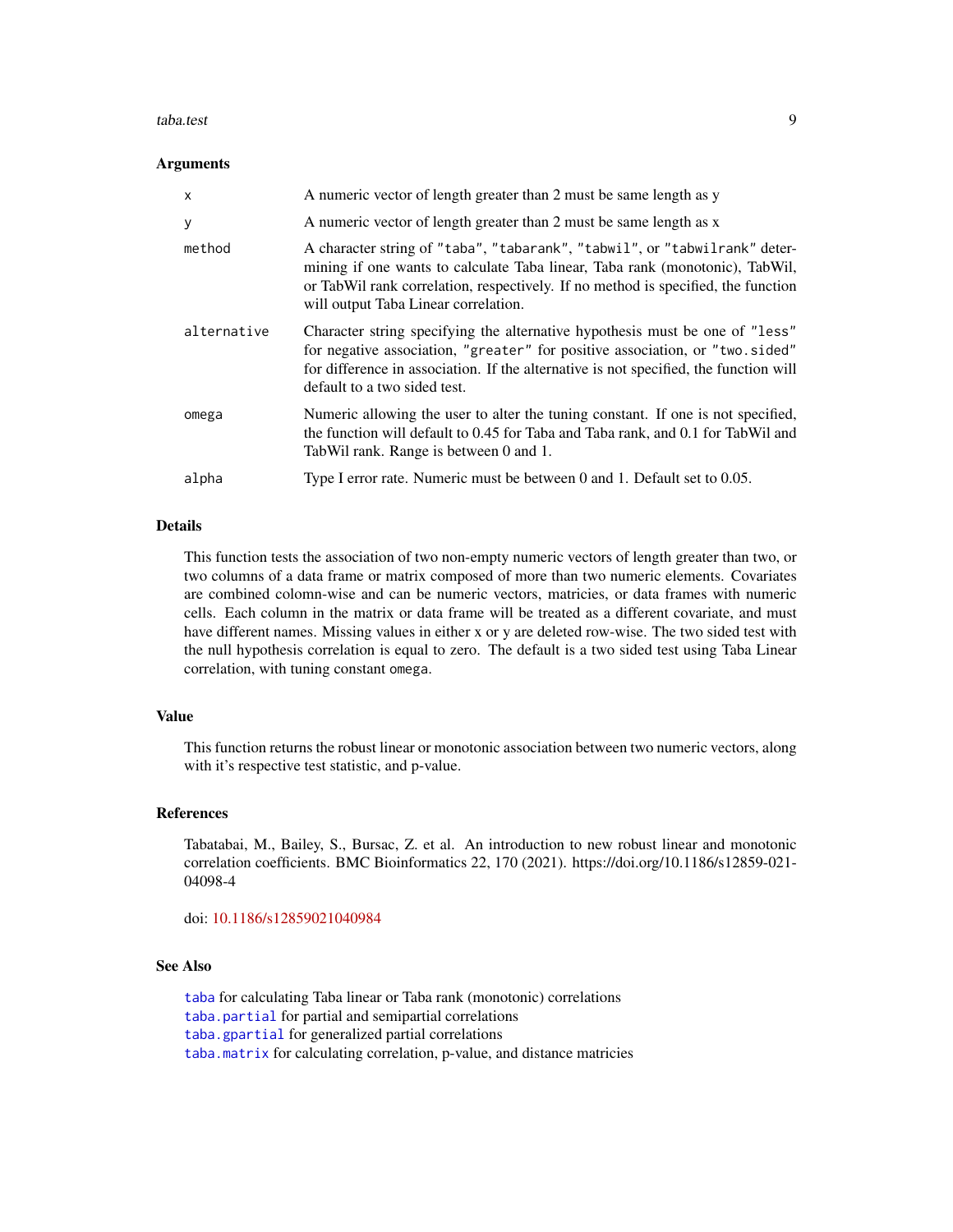10 taba.test taba.test taba.test taba.test taba.test taba.test taba.test taba.test taba.test taba.test taba.test taba.test taba.test taba.test taba.test taba.test taba.test taba.test taba.test taba.test taba.test taba.test

### Examples

```
x = rnorm(10)y = rnorm(10)taba.test(x, y)
taba.test(x, y, method = "tabarank", alternative = "less")$p.value
taba.test(x, y, method = "tabwil", omega = .1)
```